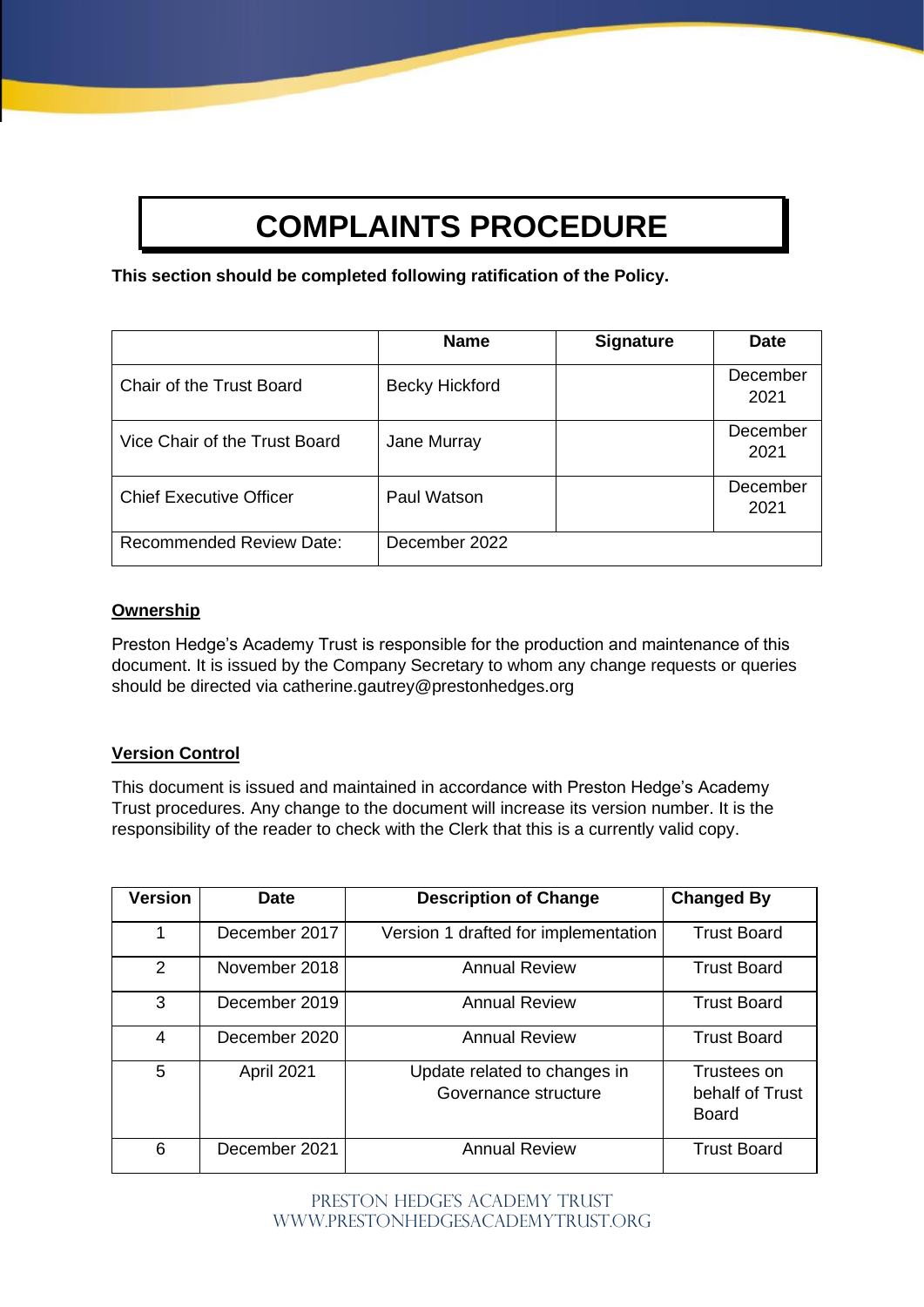# **Preston Hedge's Academy Trust - How to make a complaint**

# **The three stages involved in raising concerns, or making a complaint are as indicated below:**

## **General Principles:**

- This procedure is intended to allow you to raise a concern or complaint relating to an individual school, or the services that it provides.
- An anonymous concern or complaint will not be investigated under this procedure, unless there are exceptional circumstances, (for example, Safeguarding).
- To allow for a proper investigation, concerns or complaints should be brought to the attention of the individual school as soon as possible. In general, any matter raised **more than 3 months** after the event, being complained of, will not be considered.

#### **Parents/ Carers raising a complaint**

Sometimes things happen which make children or parents unhappy. It is important that parents/carers feel able to raise concerns. The Trust's priority will always be a child's welfare.

In most cases, concerns and complaints can be resolved by talking to staff at the individual school. Sometimes parents may wish to raise a more formal complaint.

There are three main stages involved in raising concerns or making a complaint.

## **Timescales for dealing with a complaint**

Ideally, complaints should be dealt with quickly, but if the complaint is complicated or requires detailed investigation, it may take longer to finalise. However, once a complaint has been lodged with the Trust, the complainant will receive an initial written response acknowledging receipt and setting out the timescales within 5 working days. In terms of requesting panel hearings, we will endeavour to meet within 3 working weeks. If the complaint is of a complex nature, the designated officer may involve outside agencies and these can be subject to taking a longer duration of time.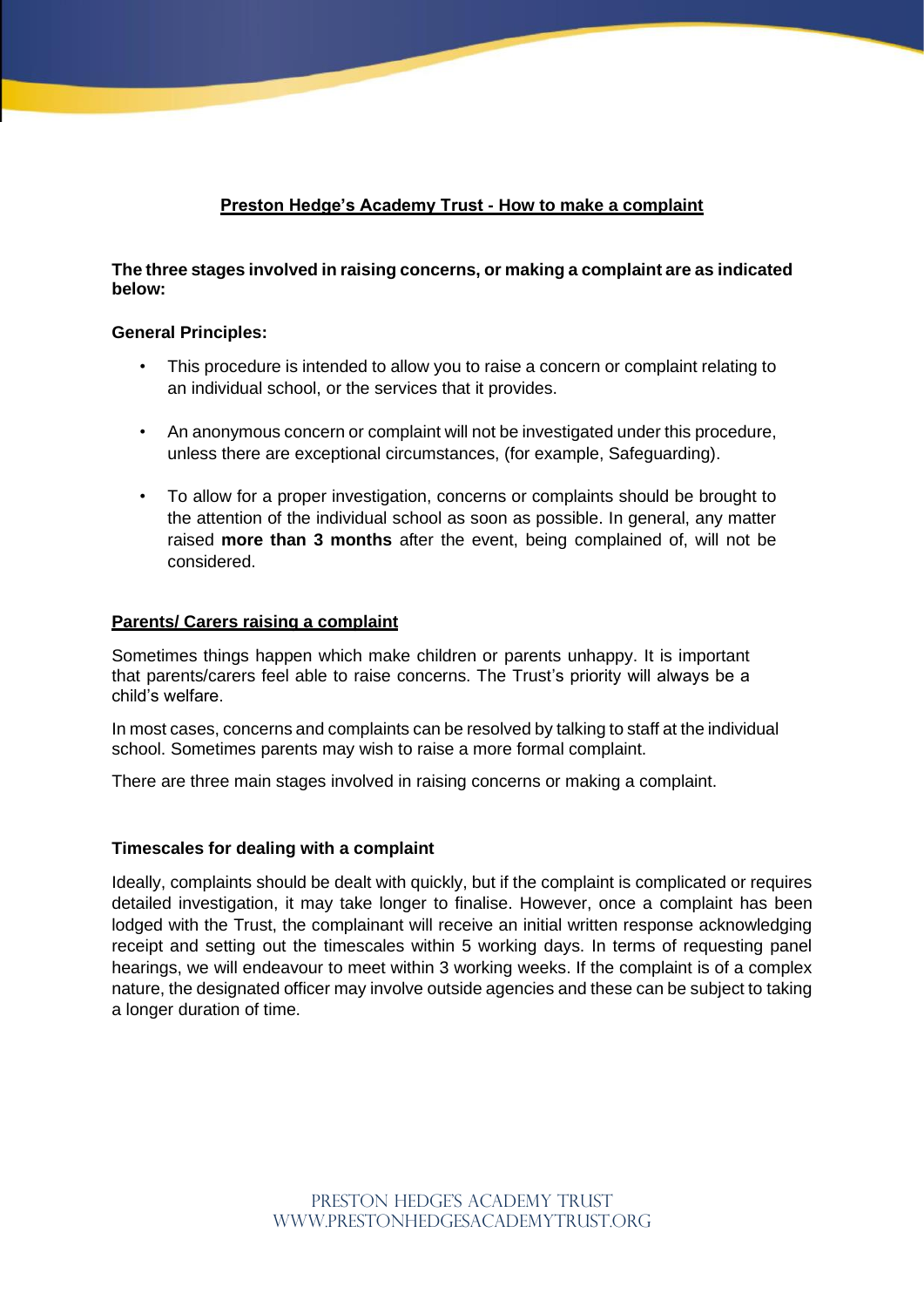# **Making a complaint (excluding against the Principal)**

#### **Stage 1 - Initial approach- concerns considered on an informal basis**

It is important that parents contact the individual school first with their concerns and talk to the teacher wherever possible in the first instance. Most concerns can be resolved this way.

If this is not practical or possible, your complaint should be made to the Principal (contact in person, by phone, or an email for request for contact are all sufficient). Most problems can be sorted out in this way easily and informally and the Trust and its Principal will always take your concern seriously.

#### **Stage 2 - Raise a formal complaint**

When a parent is still unhappy, the next stage is to raise a formal complaint in writing to the Principal of the individual school. The Principal will need you to provide as much information as possible to aid with investigating your complaint and will aim to complete their investigations into the issue as swiftly as practical. They will let you know what to expect in terms of what they will do and how quickly as much as is practical or appropriate to do so. They will do their best to keep you informed and a response may either be by way of writing or further discussions with yourself before placing the response in writing.

#### **Stage 3 - Appeal to Trust Appeals Committee**

If you are unhappy with the response of the individual school's Principal, you may elevate your complaint to the Trust Appeals Committee who will investigate how the Principal has looked at your complaint and that this has been carried out correctly.

In more complex cases, The Trust Appeals Committee can be contacted in writing for the request of a hearing and may offer the opportunity for a complaint to be heard by the committee if they believe that this is needed.

The person or persons making the complaint would then be asked to meet with the panel and explain the complaint and how the complaint was investigated, including conclusions given by the Principal. The panel will evaluate the evidence put forward in relation to the complaint and consider the school's response, before putting their decision in writing.

To raise a concern with the Trust Appeals Committee, contact the Company Secretary. To do this email catherine.gautrey@prestonhedges.org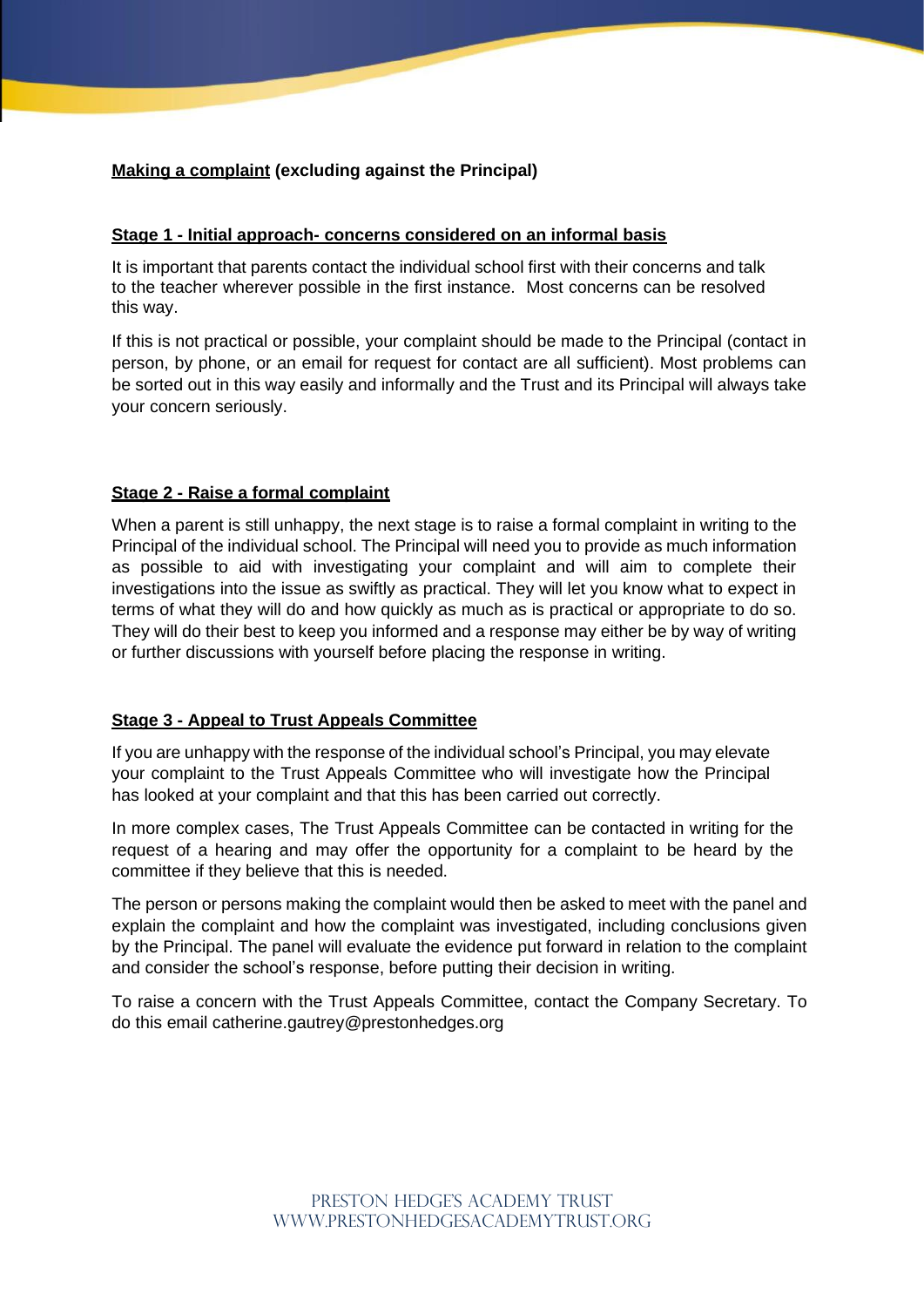# **Right to Appeal**

If you are still unhappy with the outcome, you are able to contact The Trust Board via [catherine.gautrey@prestonhedges.org.](mailto:catherine.gautrey@prestonhedges.org.%20The%20board%20would%20look%20at%20how%20the%20process%20has%20been%20carried%20out) The board would look at how the process has been [carried](mailto:catherine.gautrey@prestonhedges.org.%20The%20board%20would%20look%20at%20how%20the%20process%20has%20been%20carried%20out) out and would follow the same procedures as the Trust Appeals Committee as set in Stage 3. The panel will consist of three people who were not directly involved in the complaint.

The person who made the complaint will be able to attend the hearing and are able to be accompanied if they wish.

## **Complaints against the Principal**

## **Stage 1 - Initial approach**

Where the person feels able to, we ask that you approach the individual Principal to discuss your complaint first. If this is not satisfactorily resolved, or this is not practical, you should seek to contact the Chief Executive Officer via [catherine.gautrey@prestonhedges.org.](mailto:catherine.gautrey@prestonhedges.org) At this point the complaint is moved to stage 2 below.

#### **Stage 2 – Raise a formal complaint**

When a parent is still unhappy, the next stage is to raise a formal complaint in writing to the school's Chief Executive Officer. The Chief Executive Officer will need a complainant to provide as much information as possible to aid with investigating a complaint and will aim to complete their investigations into the issue as swiftly as practical. They will let you know what to expect in terms of what they will do and how quickly as much as is practical or appropriate to do so. They will do their best to keep a complainant informed and a response may either be by way of writing or further discussions with the complainant before placing the response in writing. The Chief Executive Officer will inform the Executive Principal at this point of the complaint if applicable. Where the complaint is made against the Chief Executive Officer, the Chair of the Trust will be notified.

#### **Stage 3 - Appeal to Trust Appeals Committee**

#### **Right to Appeal**

If a parent is still unhappy with the outcome, they are able to contact The Trust Appeals Committee via [catherine.gautrey@prestonhedges.org](mailto:catherine.gautrey@prestonhedges.org) The Trust Appeals Committee would look at how the process has been carried out and would follow the same procedures as the Chief Executive Officer as set in Stage 2. The panel will consist of three people who were not directly involved in the complaint. The person who made the complaint will be able to attend and are able to be accompanied if they wish.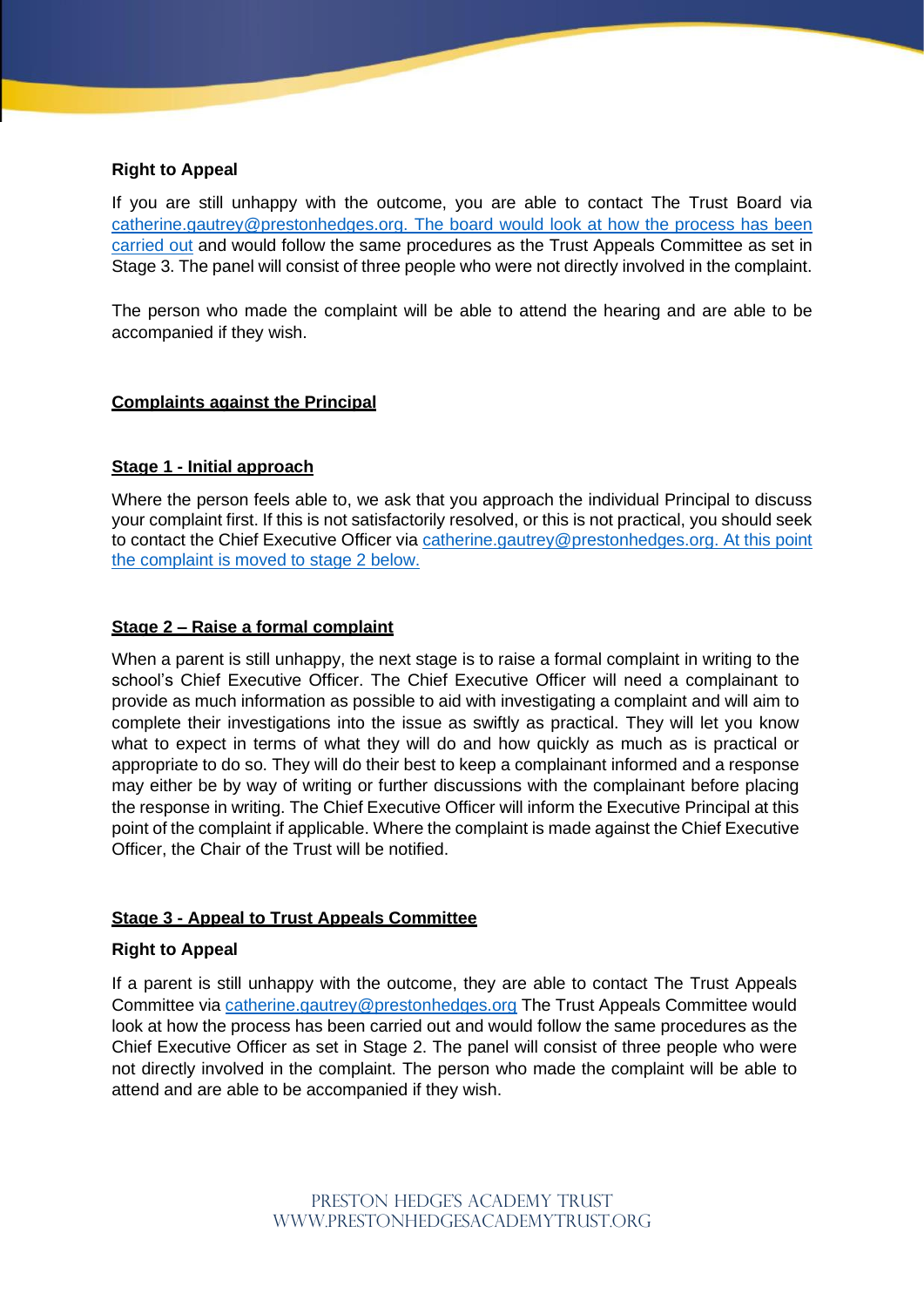## **Complaints relating to Safeguarding**

It is vital that if a complaint involves a Safeguarding issue, the Designated Safeguarding Lead in the individual school where the complaint is lodged must be made aware. Where the complaint relates to Safeguarding and the Principal is the DSL, the Chief executive Officer and the Executive Principal of Pineham Barns must be informed.

Should this not occur, those individuals who been complained about may contact the Designated Safeguarding Officer for Northamptonshire or Milton Keynes. Any individual, including a parent complaining, is able to contact directly themselves if they remain concerned about the individual whom they originally complained about. They can be contacted the appropriate support via:

Northamptonshire Safeguarding Hub - **0300 126 7000** Milton Keynes Safeguarding Hub - **01908 253169/70**

Northamponshire: [MASH@northamptonshire.gcsx.gov.uk](about:blank) Milton Keynes: children@milton-keynes.gov.uk

Out of hours contact Northampton: **01604 626 938**  Out of hours contact Milton Keynes: **01908 265545**

#### **The Process**

It is important for someone making a complaint to understand what happens afterwards and what records will be retained.

What happens following the panel hearing?

The panel will make findings and recommendations that will be -

Provided to the complainant

Where relevant, to the person complained about

Held on the school premises by the proprietor and the appropriate Trust leaders.

Recorded and stored alongside all other complaints that are made where the parent has not been satisfied with the response made at the point the procedure has become formal.

All records will also show the point at which the complaint was resolved. ie- at formal procedure or following a panel hearing. The records will also show what action has been taken by the school as a result of the complaint regardless of whether they are upheld.

Records will include correspondence, statements and records relating to individual complaints and are stored securely and confidentially except where the Secretary of State or a body conducting an inspection under section 109 of the 2008 Act requests access to them.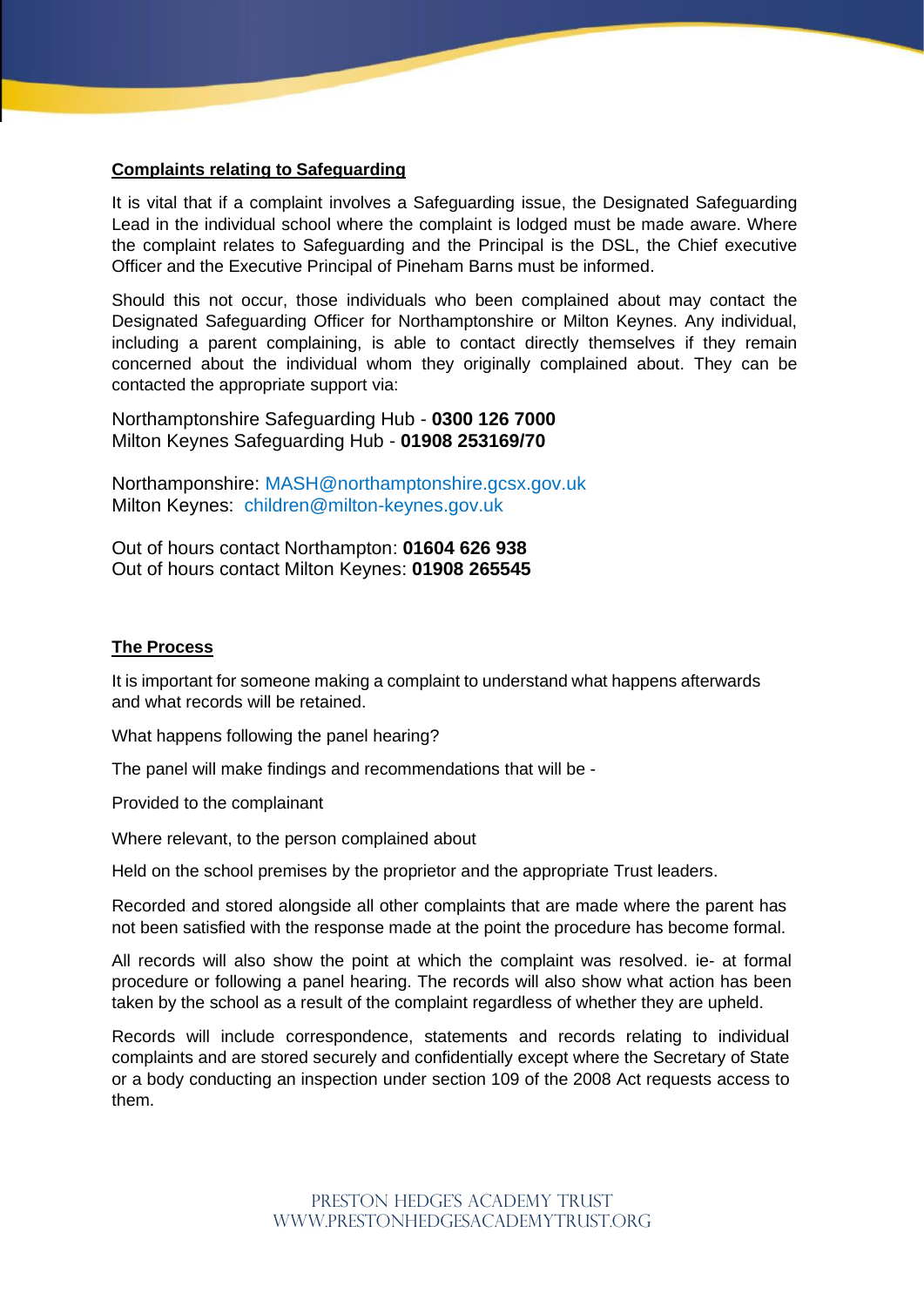**Complaints not made by parents, but from individuals or organisations will follow the same procedures. The table below should provide further support for where to direct your initial complaint.**

| <b>Nature of complaint</b>                                                                                      | To whom in the First<br><b>Instance</b>                                                                 |
|-----------------------------------------------------------------------------------------------------------------|---------------------------------------------------------------------------------------------------------|
| About the CEO                                                                                                   | The Trust Board                                                                                         |
| About the Local Advisory Board                                                                                  | The Trust Board                                                                                         |
| About a <b>Member of staff</b> within a school                                                                  | Principal                                                                                               |
| Minor issue (unreasonable exercise of discretion by the<br>Principal). Eg - not selecting a volunteer           | Principal                                                                                               |
| About the <b>Principal</b>                                                                                      | <b>The Chief Executive</b><br>Officer                                                                   |
| About the Trust Board                                                                                           | Members of the Trust<br>Board who have no<br>involvement in the<br>matter or The Members                |
| <b>Admissions</b>                                                                                               | The Trust Board                                                                                         |
| Allegation about the capability of the Principal                                                                | <b>Chief Executive Officer</b>                                                                          |
| Allegation about capability of a member of staff                                                                | The Principal of that<br>school                                                                         |
| Allegation of verbal or physical assault by employee against<br>pupil by a member of staff within a school      | The Senior Designated<br>Safeguarding lead and<br>Principal                                             |
| Allegation of verbal or physical assault by an employee<br>against pupil by the Principal of one of the schools | The individual school's<br>Senior Designated<br>Safeguarding lead and<br><b>Chief Executive Officer</b> |
| <b>Conduct of another pupil. EG - bullying</b>                                                                  | Principal and<br>Designated<br>safeguarding lead (in<br>relation to safeguarding<br>issues) o           |
| Discipline/ behaviour/ exclusion of a pupil                                                                     | Principal                                                                                               |
| Management of a Safeguarding Issue                                                                              | Senior Designated<br>Safeguarding Lead                                                                  |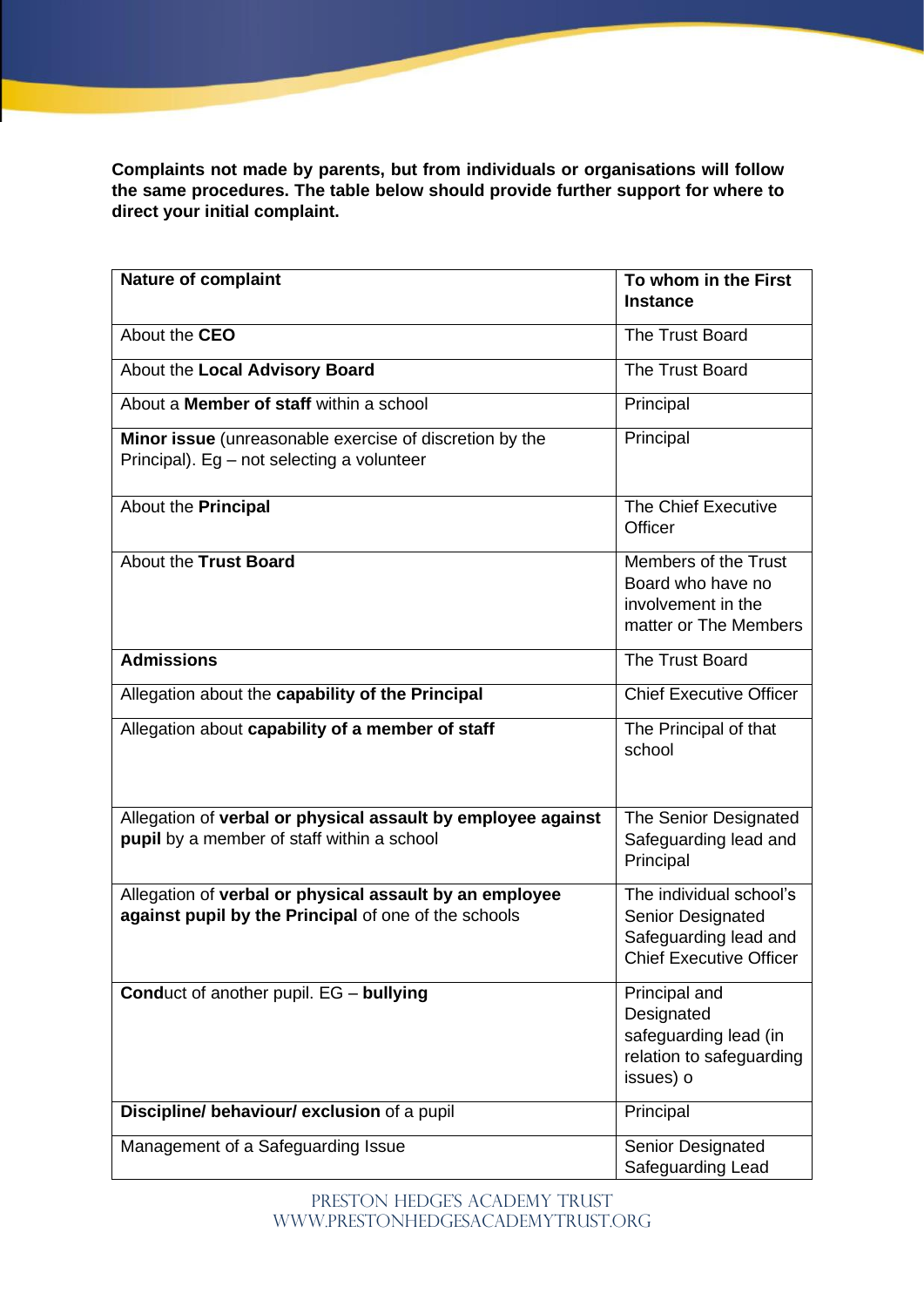|                                                     | within that school, &<br>Principal where the<br>complaint is the SDSL) |
|-----------------------------------------------------|------------------------------------------------------------------------|
| <b>Out of hours</b> - Breakfast & After School Club | Club Manager or<br>Principal                                           |
| <b>Policy failure within school</b>                 | Principal                                                              |
| All other complaints                                | <b>Contact the Principal</b><br>for further advice                     |

## **Investigation Procedure**

The investigation of an allegation or a complaint should always be carried out thoroughly and responsibly, irrespective of whether the complaint appears to be trivial or serious. The outcome of such an investigation will have significance not only for the complainant but also for any member of staff against whom a complaint has been made.

Any anonymous complaint will not be investigated unless there are exceptional circumstances. These would include serious concerns such as Safeguarding or bullying allegations.

Where the school should either involve appropriate external agencies or else conduct its own internal review to test whether there is any corroborative evidence which might trigger a formal investigation.

## **Preparing for an Investigation**

Where the school receives a formal complaint, it should be acknowledged and a commitment made that the complaint will be investigated and the outcome of the investigation notified to the complainant in due course.

It is essential that there is a clear understanding of the complaint. Where necessary the nature of the complaint should be confirmed with the complainant. e.g. through an initial meeting. [If an investigator is appointed there may need to be more detailed follow-up.] Any member of staff against whom a complaint has been made, should be notified that a complaint has been received and that the appropriate school procedure will be followed. It is usually not appropriate to provide the member of staff with details of the evidence on which the complaint is based until any investigation has been completed. However, the member of staff does need to be able to understand the nature of any allegations against them. Once any complaint has been confirmed the school needs to determine which procedure is most appropriate and to select an appropriate person to conduct any investigation.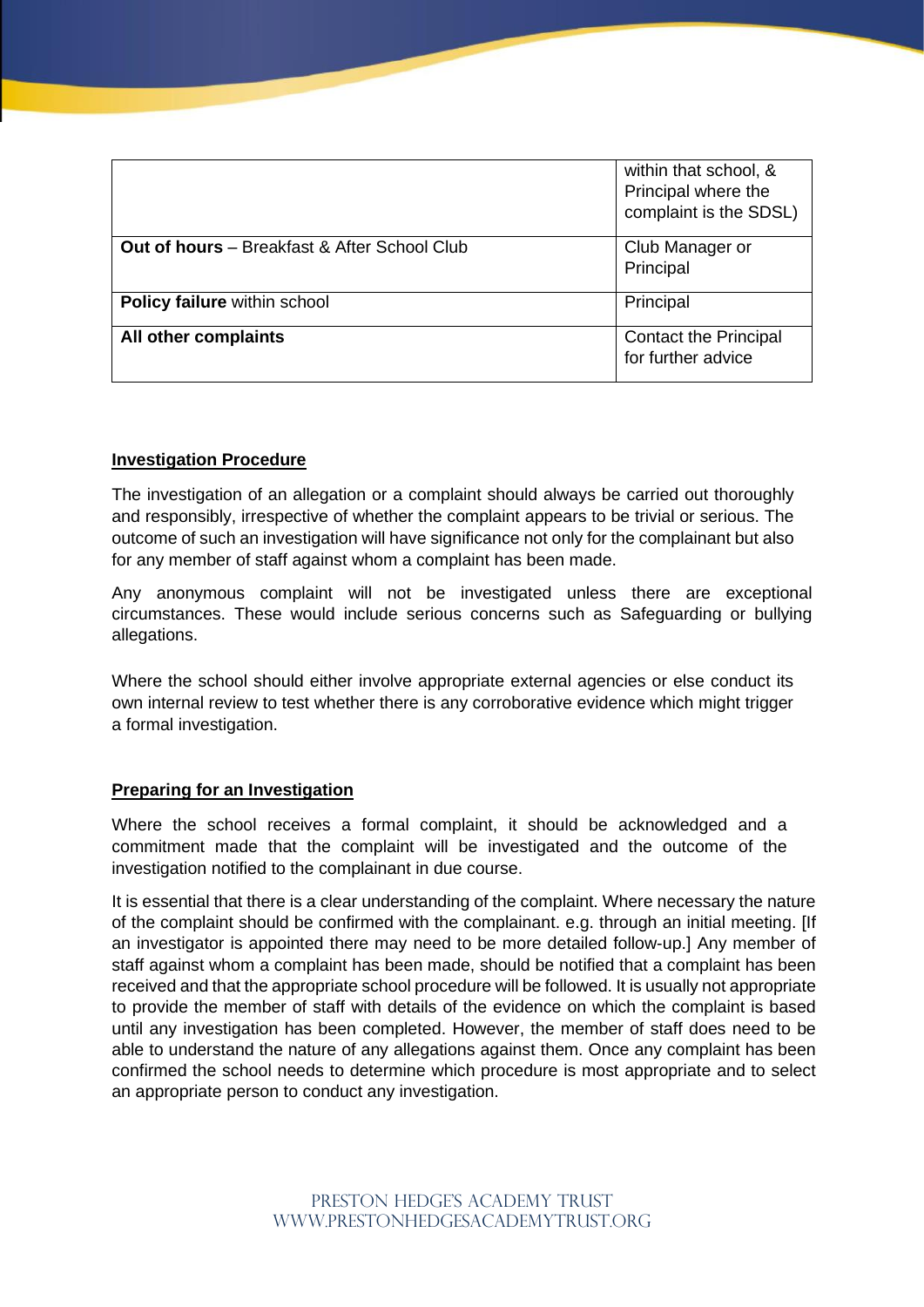# **Conducting the investigation**

The investigation must be carried out in accordance with the provisions of the relevant procedure. Arrangements should be agreed so that accurate notes can be taken of all interviews and the outcome of the investigation be accurately recorded. The complainant should be given the opportunity to offer documentation and to identify potential witnesses or sources of evidence.

The member of staff subject to the complaint should be advised that they may be accompanied by a friend or trade union representative when invited to be interviewed. Where children are potential witnesses, discretion should be exercised over their involvement.

Pupils should only be interviewed when the nature of the complaint is sufficiently serious to warrant it and adult witnesses are not available. Only in extreme circumstances will younger pupils be interviewed.

Any interviews should be conducted as soon as possible to ensure that recollections are as fresh as possible and to minimise the possibility that evidence will become tainted through witnesses discussing alleged incidents with other persons. In conducting interviews, the investigator should prepare the questions to be asked prior to the interview. These can always be supplemented during the interview. The investigator should allow the interviewee to answer in their own way. Their responses should be listened to attentively. Any temptation to cut an interviewee short or to seek to "lead" them must be resisted. The interviewee should be given the opportunity of providing other relevant information at the end of the interview.

Interviewees should, however, be advised that their responses must be confined to the substance of the complaint. Any attempt by the interviewee to introduce information relating to other members of staff or to issues unrelated to the complaint should be resisted. The investigator should avoid reaching conclusions or passing judgement until the investigation has been completed and their report is being written.

## **Concluding the investigation**

The report may contain:

- a brief outline of the process that has been followed
- a statement of the complaint/concern
- a summary of the findings, linked to the relevant evidence
- any recommendations for future action
- annexes containing copies of witness statements and other evidence collected during the investigation

The report of the investigation will usually be confidential to the school, as it is likely to contain sensitive personal information. If a request is received to release the report, under either the Data Protection Act or Freedom of Information, the school should seek legal advice from their legal representative.